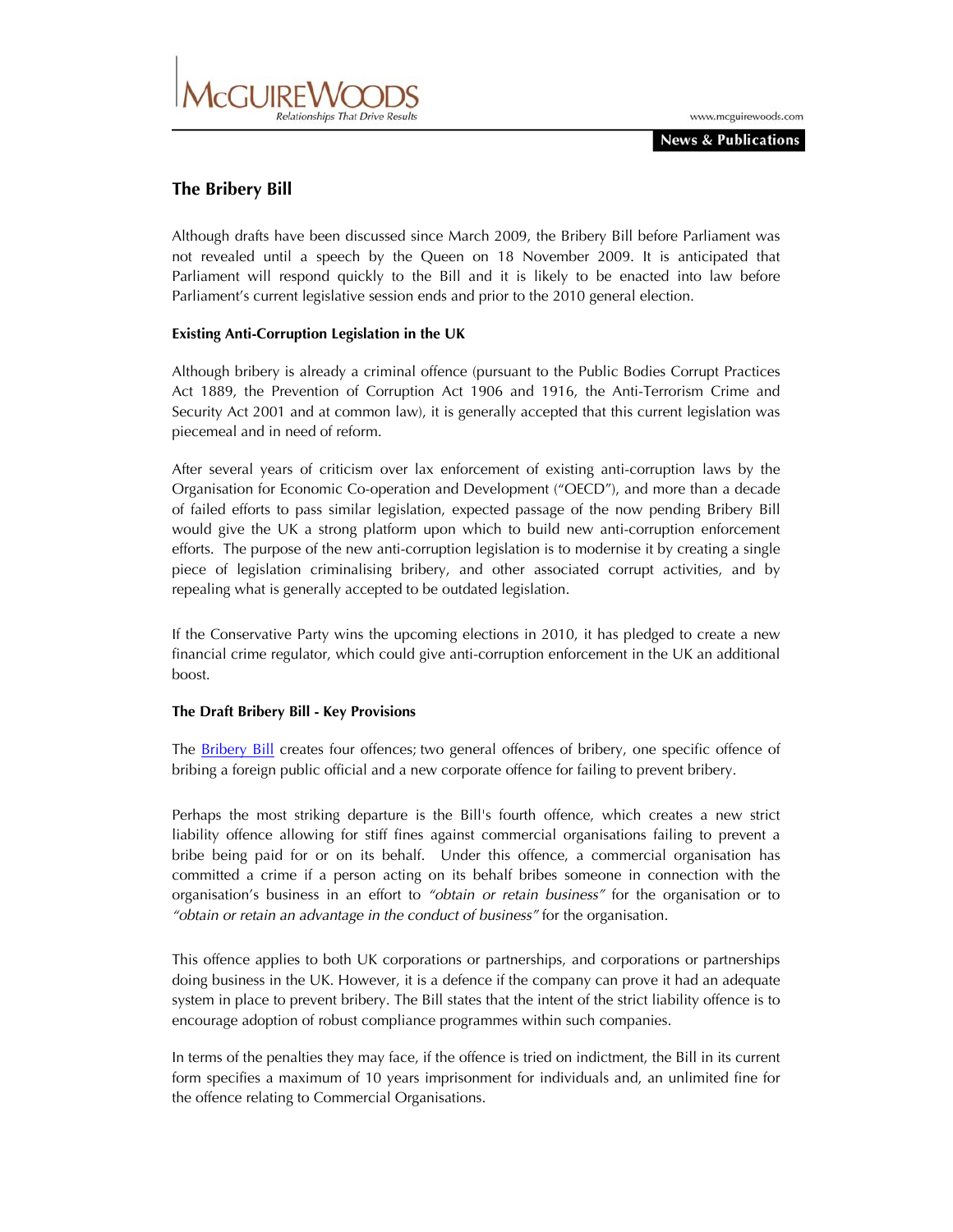The Bill replaces the requirement for the Attorney General's consent to prosecute a bribery offence. Prosecution may be instigated by the Director of Public Prosecutions, the Director of the Serious Fraud Office ("SFO") or the Director of Revenue and Customs Prosecutions.

## **General Bribery Offences**

The general bribery offences concern the offence of offering a bribe (Clause 1) and the offence of receiving one (Clause 2).

In essence, an offence is committed when *"the Provider"* gives a financial or other type of advantage to another person, *"the Receiver"*, with a view to inducing R to act *"improperly"*. The Receiver's behaviour will be considered improper where the offender was expected to act in good faith, impartially or in accordance with a position of trust. An offence is committed whether the bribe was offered directly or through an agent or third party

An *"expectation test"* is then applied to determine what is expected from a person who exercises a function which is the subject matter of the bribe and is, *"What a reasonable person in the United Kingdom would expect in relation to the function or activity concerned"*. In deciding what would be expected from a reasonable person in the performance of these activities or functions, *"Local practice and custom must not be taken into account, unless such practice is permitted by written law"*.

The purpose of this proviso is to prevent individuals and/or corporate entities from relying upon accepted practices in foreign counties to justify carrying out corrupt practices. In any event, the fact that a bribe could be authorised by the *"written law"* of the foreign country is not strictly a defence, rather it is only a factor to assess whether the relevant expectation has been breached.

Consequently, the Bill creates an international offence of bribery, in the context of business activities, which encompasses acts committed both inside and outside the UK.

## **Bribery of Foreign Public Officials**

The bill creates a separate offence of bribery of a foreign public official (Clause 6) which closely follows the requirements of the OECD's Convention on Combating Bribery of Foreign Public Officials in International Business Transactions. It only concerns the offering of the bribe and not the acceptance of a bribe by a public official.

A foreign public official is defined as a person *"who holds a legislative or administrative or judicial position of any kind whether appointed or elected" or a person "who is an official or agent of a public international organisation".*

The bill provides that the offence is committed when a financial or other advantage is offered to a foreign public official which is not *"legitimately due"* with a view to obtaining or retaining business. As with the general bribery offences, an offence is committed whether the bribe was offered directly or through an agent or third party.

The test applied to determine whether the advantage is legitimate or not is whether, under the laws which apply to that official, the payment is legal. Unlike the general bribery offences outlined above, the Bill provides for the defence that the bribe is authorised by the *"written laws"* of the foreign country.

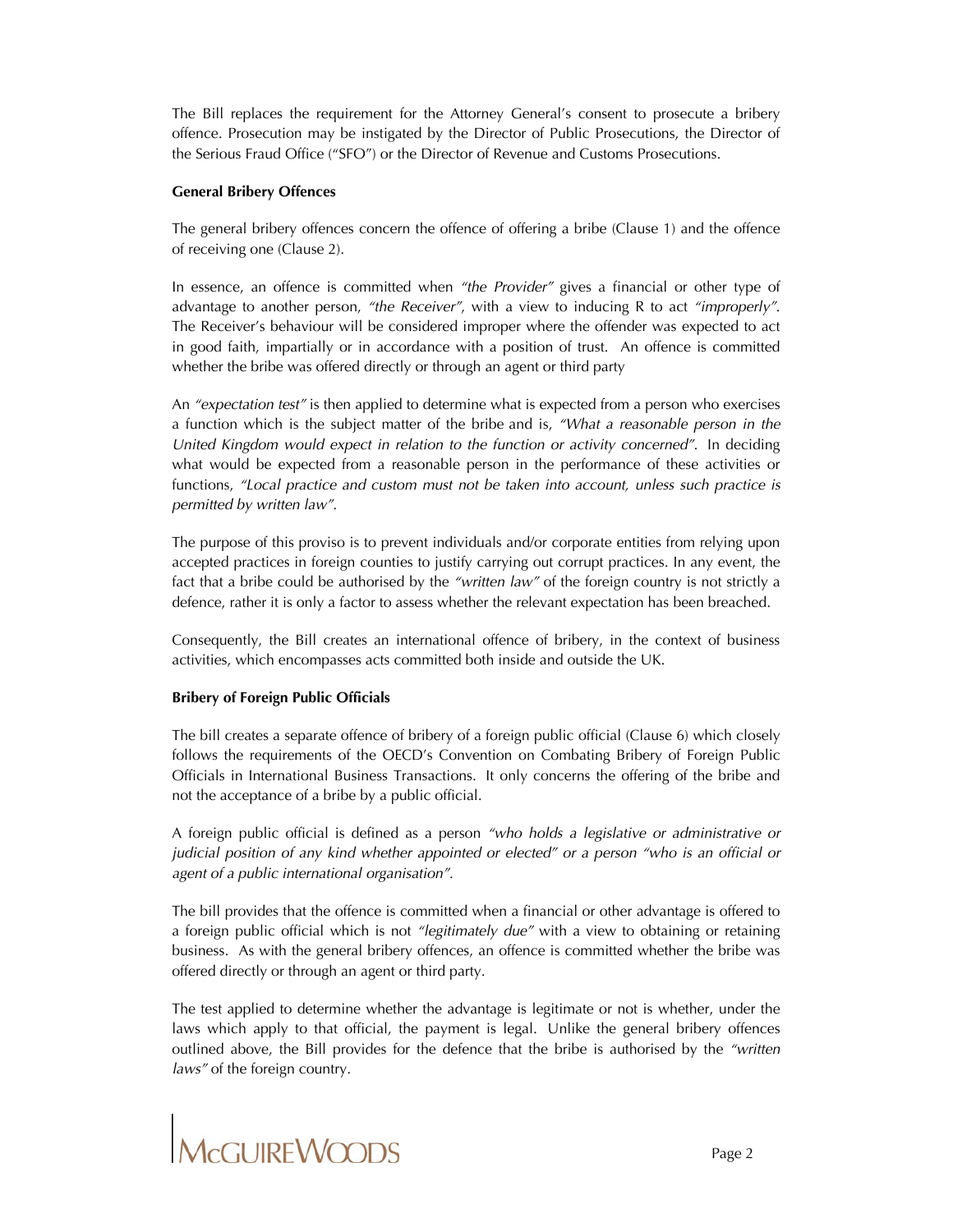## **Failure of commercial organisation to prevent bribery**

The Bill creates a strict liability offence for commercial organisations which fail to prevent bribery (Clause 7). This new offence enables the direct prosecution of commercial organisations (including companies and partnerships), as there is no requirement for the prosecuting authority to show that the organisation's directors or partners were directly involved in the commission of a crime.

Under this offence, a commercial organisation has committed a crime if a person acting on its behalf bribes someone in connection with the organisation's business in an effort to *"obtain or retain business"* for the organisation or to *"obtain or retain an advantage in the conduct of business"* for the organisation. The prosecution will have the burden of proving that the purpose of the bribe was to obtain or retain business for and on behalf of the commercial organisation.

There is a defence for the commercial organisation to prove that the organisation had put in place adequate measures to prevent bribery being committed. According to the government's commentary on the Bill, although *"it is not explicit on the face of the Bill, the standard of proof the defendant would need to discharge would be the balance of probabilities"*.

Commercial organisations may also be held criminally liable for any of the bribery offences committed *"with the consent or connivance of"* a senior officer, director or person purporting the act in such a capacity. This applies to extraterritorial offences only if the consenting official has a *"close connection"* to the UK, as discussed above. Further, officers and directors who consent to or assist in a bribery offence may be held liable for that offence. Organisations may face liability under the strict liability offence for the bribery of individuals acting on the organisation's behalf, including not just employees, but also agents and other third-party representatives.

This new legislation will force commercial organisations (created in the UK or created outside the UK which carry out part of their business within the UK) to ensure that their staff are familiar with this new legislation and that the management has set up appropriate anti-bribery policies and controls within these organisations.

## **Guidance**

The Ministry of Justice will be required (see Clause 9) to provide guidance as to what constitutes adequate anti-corruption procedure, which will be issued before the Bill comes into force, to give commercial organisations sufficient time to prepare. The intended guidance will be structured and will contain a section dealing with the legal background of both domestic and international anti-bribery obligations. The government has indicated that it will stress the importance of board directors of commercial organisations taking responsibility for anticorruption programmes and to appoint a senior officer accountable for oversight; it will highlight the importance of assessing risk specific to the organisation, of establishing enforcement procedures and of training new and existing staff in anti-bribery procedures, of having financial controls and record keeping to minimise the risk of bribery, and of establishing internal whistleblowing procedures. The government has announced that the guidance will also deal with general policies set out in a board-level statement and will also give an indication as to what is acceptable in terms of corporate hospitality, as well as address facilitation payments.

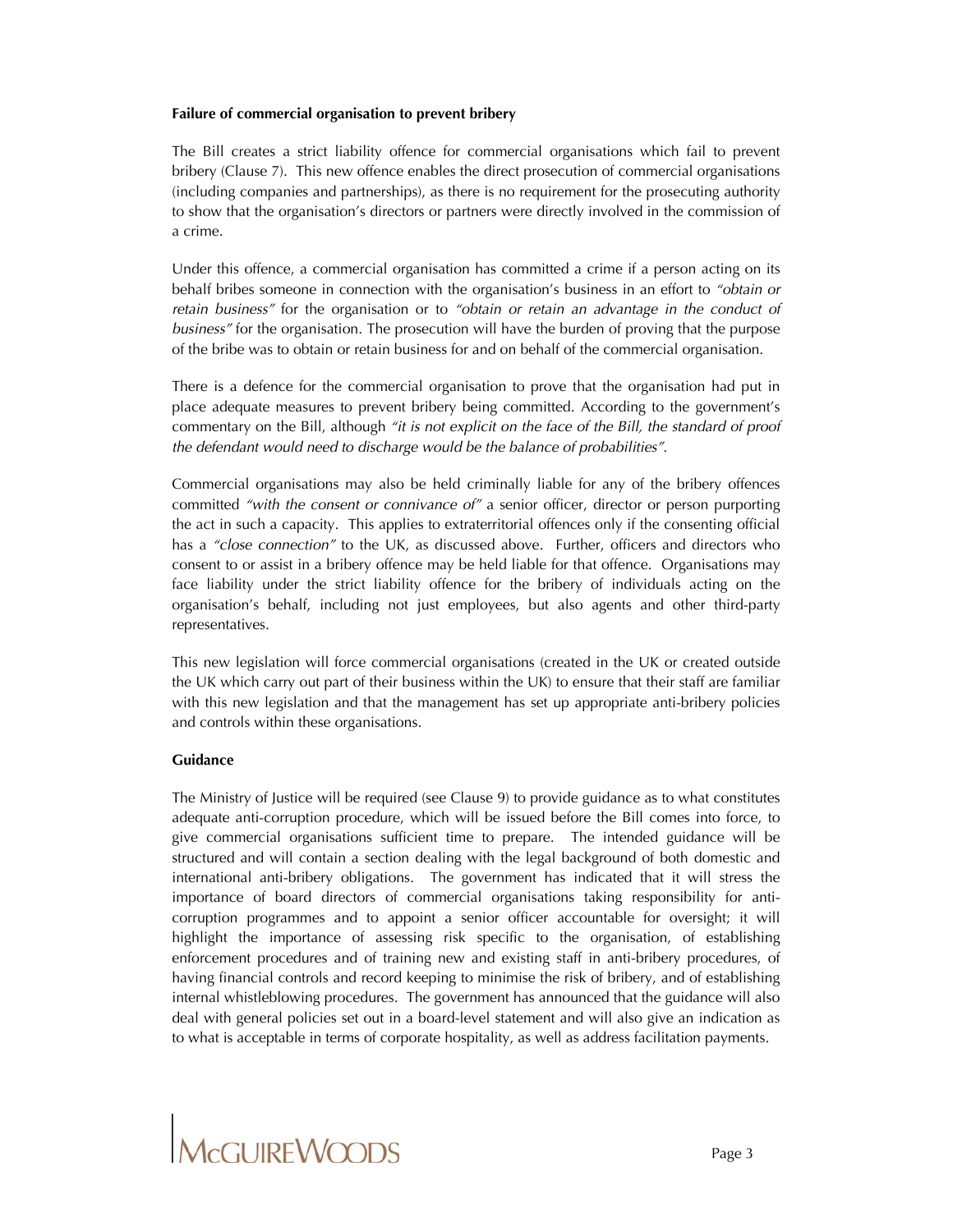This approach was recently endorsed in guidelines on overseas corruption cases issued in July 2009 by the SFO. These guidelines focus on voluntary disclosure by corporations, followed by remedial actions and cooperation with investigators in exchange for civil rather than criminal resolution of overseas corruption matters.

As the Bribery Bill progresses through Parliament it will be further amended. Consequently, the draft Bribery Bill and the associated analysis set out above is far from the final word on what the offences are likely to be. Although sources inside the Conservative Party have alluded that while they are supportive of the Bill in principle and have been pursuing similar legislation for the last 10 years, it is possible that amendments will be necessary to ensure passage before the 2010 elections. However, because it is in both the Conservative and Labour Parties' interest to pass the Bill during the current legislative session, it is unlikely that significant changes in the direction of the Bill will occur.

Further updating notes will be issued by McGuireWoods as and when the Bill is amended.

#### **Impact of the Bribery Bill**

Although it is impossible to tell at this early date how vigorously UK law enforcement will seek to investigate and prosecute possible offences, the end of 2009 and beginning of 2010 have seen a noteworthy uptick in enforcement activities indicating that the SFO is ready to expand its activities in this area and invigorate enforcement efforts. This has included individual prosecutions, and notable parallel investigations and settlements involving the coordination of UK and U.S. law enforcement. These actions follow announcements this past fall that the SFO is pursuing several high-profile anticorruption investigations.

The passage of the Bribery Bill in the current environment of corporate scrutiny will add to the growing chorus cautioning companies to take great care in how they handle their international business transactions. The Bill offers both a carrot and a stick by tipping its hat to the notion that companies taking steps to implement a robust compliance organisation can avoid or mitigate the risk of prosecution under its provisions.

According to the Government's financial assessment of the Bill, its implementation would result in a net annual increase of administration costs for the criminal justice system of GB£2.18 million. This assessment is based on the assumption that only a small number of additional prosecutions will arise as a result of the Bill. The government is also of the view that the Bill will not impose a significant additional administrative burden on businesses.

Companies incorporated in the UK or partnerships formed in the UK, or commercial organisations formed outside the UK, but doing business within the UK, must ensure that they have adequate anti-corruption procedures in place before the Bill comes into force.

Bearing in mind that it may take up to several months to implement such procedures, if they have to be put in place for the first time, action is required now to avoid criminal liability being triggered when the Bill comes into force.

#### **McGuireWoods**